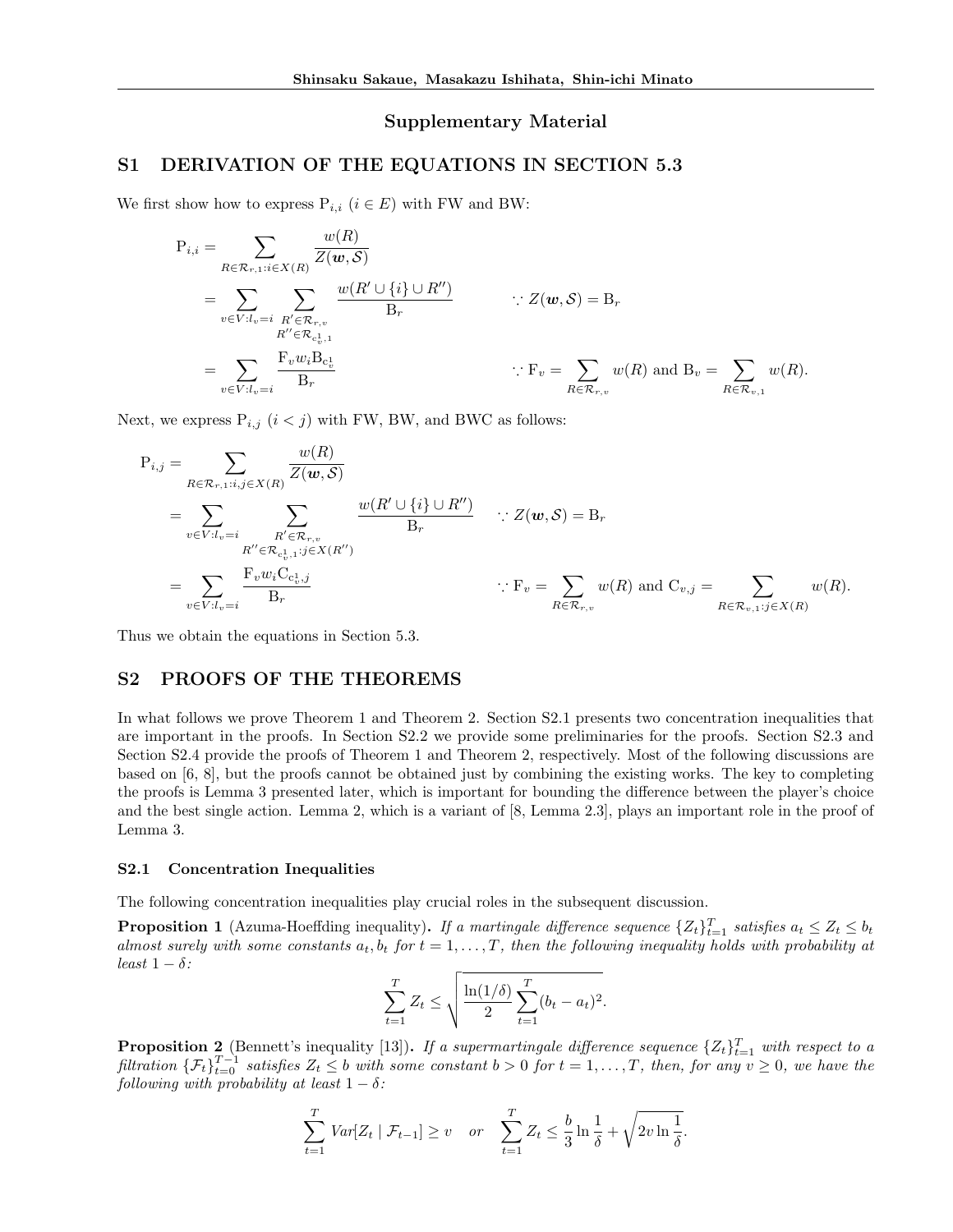| Algorithm 2 $\text{CoMBD}(\alpha, \mathcal{S})$ |                                                                                                               |                                                |
|-------------------------------------------------|---------------------------------------------------------------------------------------------------------------|------------------------------------------------|
|                                                 | 1: $\hat{L}_{0,i} \leftarrow 0, w_{1,i} \leftarrow 1 \ (i \in E)$                                             |                                                |
|                                                 | 2: for $t = 1, , n$ do                                                                                        |                                                |
|                                                 | 3: $\gamma_t \leftarrow \frac{t^{-1/\alpha}}{2}, \eta_{t+1} \leftarrow \frac{\lambda(t+1)^{-1/\alpha}}{2D^2}$ |                                                |
|                                                 | 4: $X_t \sim p_t$                                                                                             | $\triangleright$ output for <i>t</i> -th round |
| 5:                                              | $c_t \leftarrow \boldsymbol{\ell}_t^{\top} \boldsymbol{1}_{X_t}$                                              | $\triangleright \ell_t$ is unobservable        |
|                                                 | 6: $P_t \leftarrow (1 - \gamma_t)Q_t + \gamma_t U$                                                            |                                                |
|                                                 | 7: $\hat{\ell}_t \leftarrow c_t P_t^+ \mathbf{1}_{X_t}$                                                       |                                                |
| 8:                                              | $\hat{L}_{t,i} \leftarrow \hat{L}_{t-1,i} + \hat{\ell}_{t,i} \ (i \in E)$                                     |                                                |
| 9:                                              | $w_{t+1,i} \leftarrow \exp(-\eta_{t+1} \hat{L}_{t,i})$ $(i \in E)$                                            |                                                |

#### S2.2 Preliminaries for the Proofs

We here rewrite Algorithm 1 equivalently as in Algorithm 2, which will be helpful to understand the subsequent discussion. We let  $K := |\mathcal{S}|$  and  $\mu := 1/K$ . We define  $\mathbb{E}_t[\cdot] := \mathbb{E}[\cdot | X_{1:t-1}, \ell_{1:t}]$  as the conditional expectation in the *t*-th round given the entire history of rounds  $1, \ldots, t-1$  and the loss vector in round *t*. Similarly, we define the conditional variance in round *t* as  $Var_t[\cdot] := Var[\cdot | X_{1:t-1}, \ell_{1:t}].$  For any vector  $x = (x_1, \ldots, x_m)^\top \in \mathbb{R}^m$  and  $p > 0$ , we define the *p*-norm of *x* as  $||x||_p := (\sum_{i=1}^m |x_i|^p)^{1/p}$ , and we often use  $||x||$  to express  $||x||_2$ . For any matrix  $P \in \mathbb{R}^{m \times m}$ , we denote its *i, j* entry as  $P(i, j)$ . We define the trace of  $P$  as  $\text{tr}(P) := \sum_{i=1}^{m} P(i, i)$  and denote the spectral norm of *P* as  $||P||$ , i.e.,  $||P||$  is the largest singular value of *P*. For any symmetric matrices  $P, Q \in \mathbb{R}^{m \times m}$ , we use  $P \succeq Q$  to express the fact that the smallest eigenvalue of  $P - Q$  is non-negative.

For convenience, we let  $\eta_0 = \eta_1 = \frac{\lambda}{2D^2}$ . For all  $t \in [T]$ , we define distributions *u* and  $q_t$  over *S*, and  $d \times d$  matrices  $U$  and  $Q_t$  as follows:

$$
u(X) := p(X; \mathbf{1}_E, \mathcal{S}) = \mu,
$$
  
\n
$$
q_t(X) := p(X; \mathbf{w}_t, \mathcal{S}) = \frac{w_t(X)}{\sum_{X' \in \mathcal{S}} w_t(X')},
$$
  
\n
$$
U := \mathbb{E}_{X \sim u}[\mathbf{1}_X \mathbf{1}_X^\top] = \sum_{X \in \mathcal{S}} \mu \mathbf{1}_X \mathbf{1}_X^\top, \qquad Q_t := \mathbb{E}_{X \sim q_t}[\mathbf{1}_X \mathbf{1}_X^\top] = \sum_{X \in \mathcal{S}} q_t(X) \mathbf{1}_X \mathbf{1}_X^\top.
$$

Recall that  $\lambda$  is the smallest non-zero eigenvalue of  $U = \mathbb{E}_{X \sim u}[\mathbf{1}_X \mathbf{1}_X^+]$ , and that  $|c_t| \leq 1$  holds because of the loss value assumption:  $\max_{t \in [n], X \in \mathcal{S}} |\ell_t^{\perp} \mathbf{1}_X| \leq 1$ . The following basic results will be used repetitively in what follows. **Lemma 1** (Basic results). For any  $X \in \mathcal{S}$  and  $t \in [T]$ , we have

(S1) 
$$
||P_t^+|| \leq \frac{1}{\gamma_t \lambda} \quad \text{and} \quad |\hat{\ell}_t^{\top} \mathbf{1}_X| \leq \frac{D^2}{\gamma_t \lambda},
$$

$$
\mathbb{E}_t[\mathbf{1}_{X_t}^\top P_t^+ \mathbf{1}_{X_t}] \leq d,
$$

$$
(S3) \t\t\t P_t P_t^+ \mathbf{1}_X = \mathbf{1}_X,
$$

(S4) 
$$
\mathbb{E}_t[\hat{\boldsymbol{\ell}}_t^\top \mathbf{1}_X] = \boldsymbol{\ell}_t^\top \mathbf{1}_X.
$$

*Proof.* The first inequality of Eq. (S1) comes from  $P_t \succeq \gamma_t U$ , and the second one is obtained from  $|c_t| \leq 1$  as follows:

$$
|\hat{\ell}_t^{\top} \mathbf{1}_X| = |c_t \mathbf{1}_{X_t}^{\top} P_t^+ \mathbf{1}_X| \leq ||\mathbf{1}_{X_t}|| ||P_t^+|| ||\mathbf{1}_X|| \leq \frac{D^2}{\gamma_t \lambda}.
$$

Eq. (S2) can be obtained as follows:

$$
\mathbb{E}_t[\mathbf{1}_{X_t}^{\top} P_t^+ \mathbf{1}_{X_t}] = \mathbb{E}_t[\text{tr}(P_t^+ \mathbf{1}_{X_t} \mathbf{1}_{X_t}^{\top})] = \text{tr}(P_t^+ P_t) \leq d.
$$

The proof of Eq. (S3) is presented in [9, Lemma 14]. Finally, Eq. (S4) is obtained with Eq. (S3) as follows:

$$
\mathbb{E}_t[\hat{\ell}_t^\top \mathbf{1}_X] = \mathbb{E}_t[\ell_t^\top \mathbf{1}_{X_t} \mathbf{1}_{X_t} P_t^+ \mathbf{1}_X] = \ell_t^\top P_t P_t^+ \mathbf{1}_X = \ell_t^\top \mathbf{1}_X.
$$

 $\Box$ 

We also present the following lemma for later use (cf. [8, Lemma 2.3]).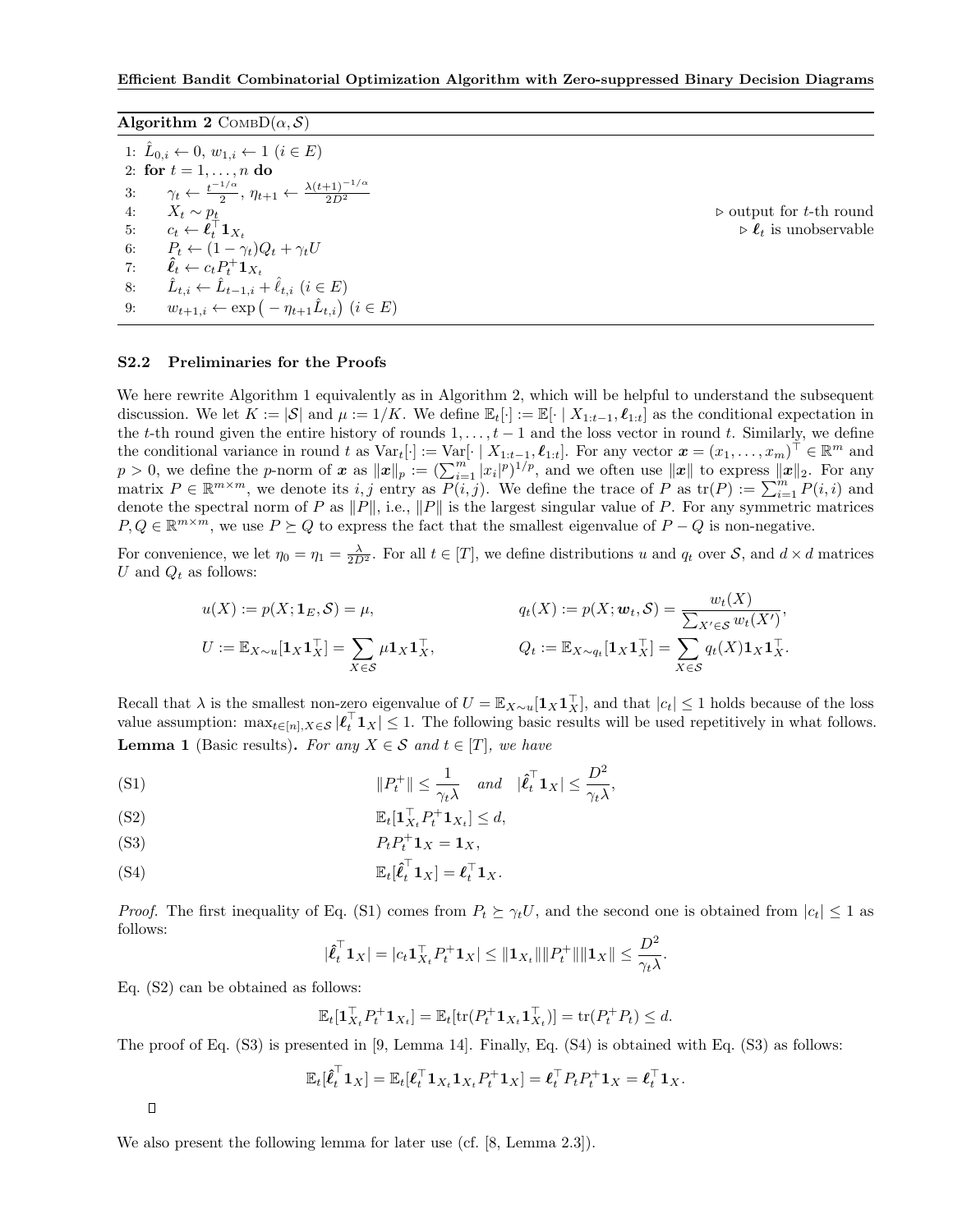**Lemma 2.** For any  $\rho_1, \ldots, \rho_N \in (-\infty, \infty)$  and  $0 < a \leq b$ , we have

$$
\frac{1}{a} \ln \sum_{i \in [N]} e^{-a \rho_i} - \frac{1}{b} \ln \sum_{i \in [N]} e^{-b \rho_i} \le \left(\frac{1}{a} - \frac{1}{b}\right) \ln N.
$$

Different from [8, Lemma 2.3],  $\rho_1, \ldots, \rho_N$  are allowed to be negative, which is actually important in the proof of bandit feedback setting (see the proof of Lemma 3). Lemma 2 is proved using Hölder's inequality as follows.

*Proof.* By Hölder's inequality (or the property of the *p*-norm),  $||x||_p \leq N^{\frac{1}{p} - \frac{1}{q}} ||x||_q$  holds for any  $x \in \mathbb{R}^N$  and  $1 \leq p \leq q$ . Thus, by letting  $p = 1$  and  $q = b/a$ , we obtain

$$
\sum_{i \in [N]} e^{-a\rho_i} \le N^{1 - \frac{a}{b}} \left( \sum_{i \in [N]} \left( e^{-b\rho_i \frac{a}{b}} \right)^{\frac{b}{a}} \right)^{\frac{a}{b}}
$$

*.*

Hence we have

$$
\left(\sum_{i\in[N]}e^{-a\rho_i}\right)^{\frac{1}{a}} \leq N^{\frac{1}{a}-\frac{1}{b}}\left(\sum_{i\in[N]} \left(e^{-b\rho_i\frac{a}{b}}\right)^{\frac{b}{a}}\right)^{\frac{a}{b}\frac{1}{a}} = N^{\frac{1}{a}-\frac{1}{b}}\left(\sum_{i\in[N]}e^{-b\rho_i}\right)^{\frac{1}{b}}.
$$

The proof is completed by taking the natural logarithm of both sides and rearranging the terms.  $\Box$ 

### S2.3 Proof for the High-probability Regret Bound

We show the complete proof of Theorem 1. Below is a detailed statement of the theorem.

**Theorem 1.** Given any  $X \in \mathcal{S}$  and any fixed  $T \in [n]$ , the sequence of actions  $\{X_t\}_{t \in [T]}$  obtained by COMBD( $\alpha =$ 3, *S*) *satisfies the following inequality with probability at least*  $1 - \delta$ :

$$
\sum_{t=1}^T (\boldsymbol{\ell}_t^\top \mathbf{1}_{X_t} - \boldsymbol{\ell}_t^\top \mathbf{1}_X) \le \left( \frac{3d(e-2)\lambda}{4D^2} + \frac{3}{2} + D\sqrt{\frac{7}{\lambda} \ln \frac{K+2}{\delta}} \right) T^{2/3} + o(T^{2/3}).
$$

Let  $\tilde{\mathbf{x}}_t := \sum_{X \in \mathcal{S}} q_t(X) \mathbf{1}_X$ . As in [6], the proof is obtained by bounding each term on the right hand side of the following equation:

$$
\sum_{t=1}^T (\boldsymbol{\ell}_t^\top \mathbf{1}_{X_t} - \boldsymbol{\ell}_t^\top \mathbf{1}_X) = \sum_{t=1}^T (\boldsymbol{\ell}_t^\top \mathbf{1}_{X_t} - \hat{\boldsymbol{\ell}}_t^\top \tilde{\boldsymbol{x}}_t) + \sum_{t=1}^T (\hat{\boldsymbol{\ell}}_t^\top \tilde{\boldsymbol{x}}_t - \hat{\boldsymbol{\ell}}_t^\top \mathbf{1}_X) + \sum_{t=1}^T (\hat{\boldsymbol{\ell}}_t^\top \mathbf{1}_X - \boldsymbol{\ell}_t^\top \mathbf{1}_X),
$$

where  $X \in \mathcal{S}$  is an arbitrary action. To bound them, we prove the following three lemmas.

**Lemma 3.** *The following inequality holds with probability at least*  $1 - \delta$ :

$$
\sum_{t=1}^T (\hat{\boldsymbol{\ell}}_t^\top \tilde{\boldsymbol{x}}_t - \hat{\boldsymbol{\ell}}_t^\top \boldsymbol{1}_X) \le \frac{\ln K}{\eta_T} + (e-2) \Bigg( d \sum_{t=1}^T \frac{\eta_t}{1-\gamma_t} + \frac{D^2}{\lambda} \sqrt{\frac{1}{2} \ln \frac{1}{\delta} \sum_{t=1}^T \frac{\eta_t^2}{\gamma_t^2 (1-\gamma_t)^2}} \Bigg).
$$

The proof is based on the technique frequently used in the analysis of online optimization algorithms. Specifically, we define an appropriate *potential function* and evaluate the progress of the algorithm using it for each round; to do this we use Lemma 2. Finally we use the concentration inequalities to obtain high-probability bounds as in [6].

*Proof.* With the weight values  $w_{t,i}$  ( $i \in E$ ) used in Algorithm 2, we define  $w_t(X)$  and  $W_t(X)$  for any  $X \in \mathcal{S}$  and  $t \in [T]$  as follows:

$$
w_1(X) := 1 \quad \text{and} \quad w_t(X) := \prod_{i \in X} w_{t,i} = \prod_{i \in X} \exp\left(-\eta_t \sum_{t'=1}^{t-1} \hat{\ell}_{t',i}\right) \quad \text{for } t \ge 2,
$$
\n
$$
W_1 := K \quad \text{and} \quad W_t := \sum_{X \in S} w_t(X)^{\eta_{t-1}/\eta_t} = \sum_{X \in S} \exp\left(-\eta_{t-1} \sum_{t'=1}^{t-1} \hat{\ell}_{t'}^{\top} \mathbf{1}_X\right) \quad \text{for } t \ge 2,
$$

for *t* 2*.*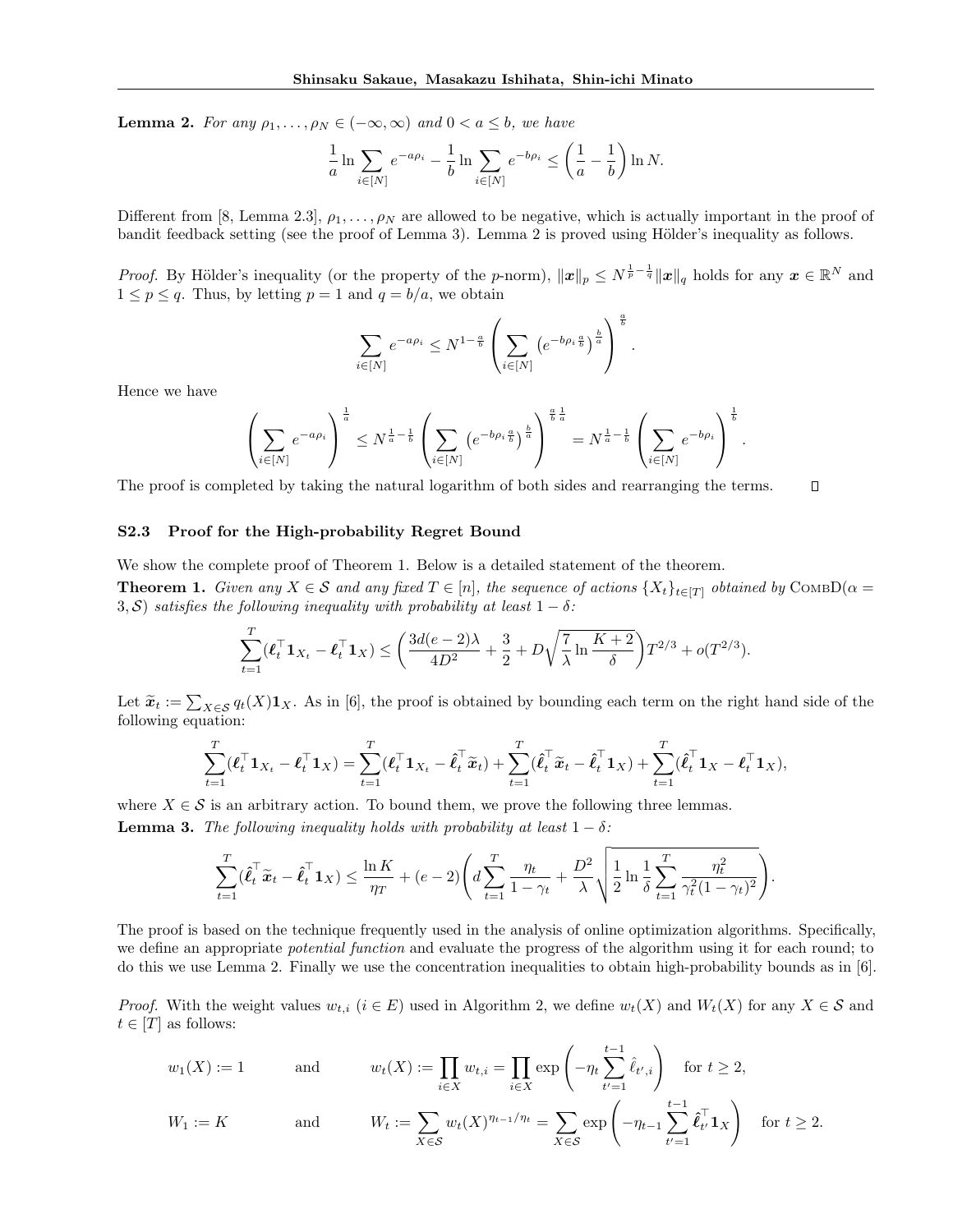By Lemma 2, we obtain

$$
\frac{1}{\eta_t} \ln \sum_{X \in \mathcal{S}} \exp \left( -\eta_t \sum_{t'=1}^{t-1} \hat{\ell}_{t'}^{\top} \mathbf{1}_X \right) - \frac{1}{\eta_{t-1}} \ln \sum_{X \in \mathcal{S}} \exp \left( -\eta_{t-1} \sum_{t'=1}^{t-1} \hat{\ell}_{t'}^{\top} \mathbf{1}_X \right) \le \left( \frac{1}{\eta_t} - \frac{1}{\eta_{t-1}} \right) \ln K,
$$

which can be written as follows using the definitions of  $w_t(X)$  and  $W_t(X)$ :

$$
\frac{1}{\eta_t} \ln \sum_{X \in \mathcal{S}} w_t(X) \le \frac{1}{\eta_{t-1}} \ln W_t + \left(\frac{1}{\eta_t} - \frac{1}{\eta_{t-1}}\right) \ln K.
$$

Hence we can bound the difference of potential functions  $\ln W_{t+1}^{\eta_{t-1}^{-1}} - \ln W_t^{\eta_{t-1}^{-1}}$  as follows (i.e.,  $\ln W_t^{\eta_{t-1}^{-1}}$  is the potential function):

$$
\frac{1}{\eta_t} \ln W_{t+1} - \frac{1}{\eta_{t-1}} W_t - \left(\frac{1}{\eta_t} - \frac{1}{\eta_{t-1}}\right) \ln K \le \frac{1}{\eta_t} \ln \frac{W_{t+1}}{\sum_{X' \in S} w_t(X')}
$$
\n
$$
= \frac{1}{\eta_t} \ln \sum_{X \in S} \frac{w_t(X) \exp(-\eta_t \hat{\ell}_t^\top \mathbf{1}_X)}{\sum_{X' \in S} w_t(X')}
$$
\n
$$
= \frac{1}{\eta_t} \ln \sum_{X \in S} q_t(X) \exp(-\eta_t \hat{\ell}_t^\top \mathbf{1}_X)
$$
\n
$$
\le \frac{1}{\eta_t} \ln \sum_{X \in S} q_t(X) \left(1 - \eta_t \hat{\ell}_t^\top \mathbf{1}_X + (e - 2)\eta_t^2 (\hat{\ell}_t^\top \mathbf{1}_X)^2\right)
$$
\n
$$
= \frac{1}{\eta_t} \ln \left(1 - \eta_t \hat{\ell}_t^\top \tilde{\mathbf{1}}_t + (e - 2)\eta_t^2 \sum_{X \in S} q_t(X) (\hat{\ell}_t^\top \mathbf{1}_X)^2\right)
$$
\n
$$
\le -\hat{\ell}_t^\top \tilde{\mathbf{x}}_t + (e - 2)\eta_t \sum_{X \in S} q_t(X) (\hat{\ell}_t^\top \mathbf{1}_X)^2,
$$

where the second inequality comes from  $e^{-x} \leq 1 - x + (e - 2)x^2$  for any  $|x| \leq 1$ ; note that  $\eta_t$  is defined to satisfy  $\eta_t|\hat{\ell}_t^{\perp}1_X| \leq \eta_t D^2/(\gamma_t \lambda) = 1$ . The third inequality is obtained by  $\ln(1+x) \leq x$  for any  $x \geq -1$ . The second term on the right hand side is bounded from above as follows:

$$
\sum_{X \in \mathcal{S}} q_t(X)(\hat{\ell}_t^{\top} \mathbf{1}_X)^2 \leq \sum_{X \in \mathcal{S}} \frac{p_t(X)}{1 - \gamma_t} (\hat{\ell}_t^{\top} \mathbf{1}_X)^2 \leq \frac{\mathbf{1}_{X_t}^{\top} P_t^+ \mathbf{1}_{X_t}}{1 - \gamma_t}.
$$

Therefore, we have

$$
\frac{1}{\eta_t} \ln W_{t+1} - \frac{1}{\eta_{t-1}} \ln W_t \le \left(\frac{1}{\eta_t} - \frac{1}{\eta_{t-1}}\right) \ln K - \hat{\ell}_t^{\top} \tilde{\mathbf{x}}_t + (e-2)\eta_t \frac{\mathbf{1}_{X_t}^{\top} P_t^+ \mathbf{1}_{X_t}}{1-\gamma_t}
$$

*.*

Summing up both sides of the above for  $t = 1, \ldots, T$ , we obtain the following inequality from  $W_1 = K$ :

$$
\frac{1}{\eta_T} \ln W_{T+1} \leq \frac{1}{\eta_T} \ln K - \sum_{t=1}^T \hat{\boldsymbol{\ell}}_t^\top \tilde{\boldsymbol{x}}_t + (e-2) \sum_{t=1}^T \eta_t \frac{\mathbf{1}_{X_t}^\top P_t^+ \mathbf{1}_{X_t}}{1 - \gamma_t}.
$$

On the other hand, we have

$$
\frac{1}{\eta_T} \ln W_{T+1} = \frac{1}{\eta_T} \ln \sum_{X' \in \mathcal{S}} \exp\left(-\eta_T \sum_{t'=1}^T \hat{\boldsymbol{\ell}}_{t'}^\top \mathbf{1}_{X'}\right) \ge \frac{1}{\eta_T} \ln \exp\left(-\eta_T \sum_{t'=1}^T \hat{\boldsymbol{\ell}}_{t'}^\top \mathbf{1}_{X}\right) = -\sum_{t=1}^T \hat{\boldsymbol{\ell}}_t^\top \mathbf{1}_{X}.
$$

Therefore, we obtain

$$
\sum_{t=1}^T (\hat{\boldsymbol{\ell}}_t^\top \tilde{\boldsymbol{x}}_t - \hat{\boldsymbol{\ell}}_t^\top \boldsymbol{1}_X) \le \frac{\ln K}{\eta_T} + (e-2) \sum_{t=1}^T \eta_t \frac{\mathbf{1}_{X_t}^\top P_t^+ \mathbf{1}_{X_t}}{1 - \gamma_t}.
$$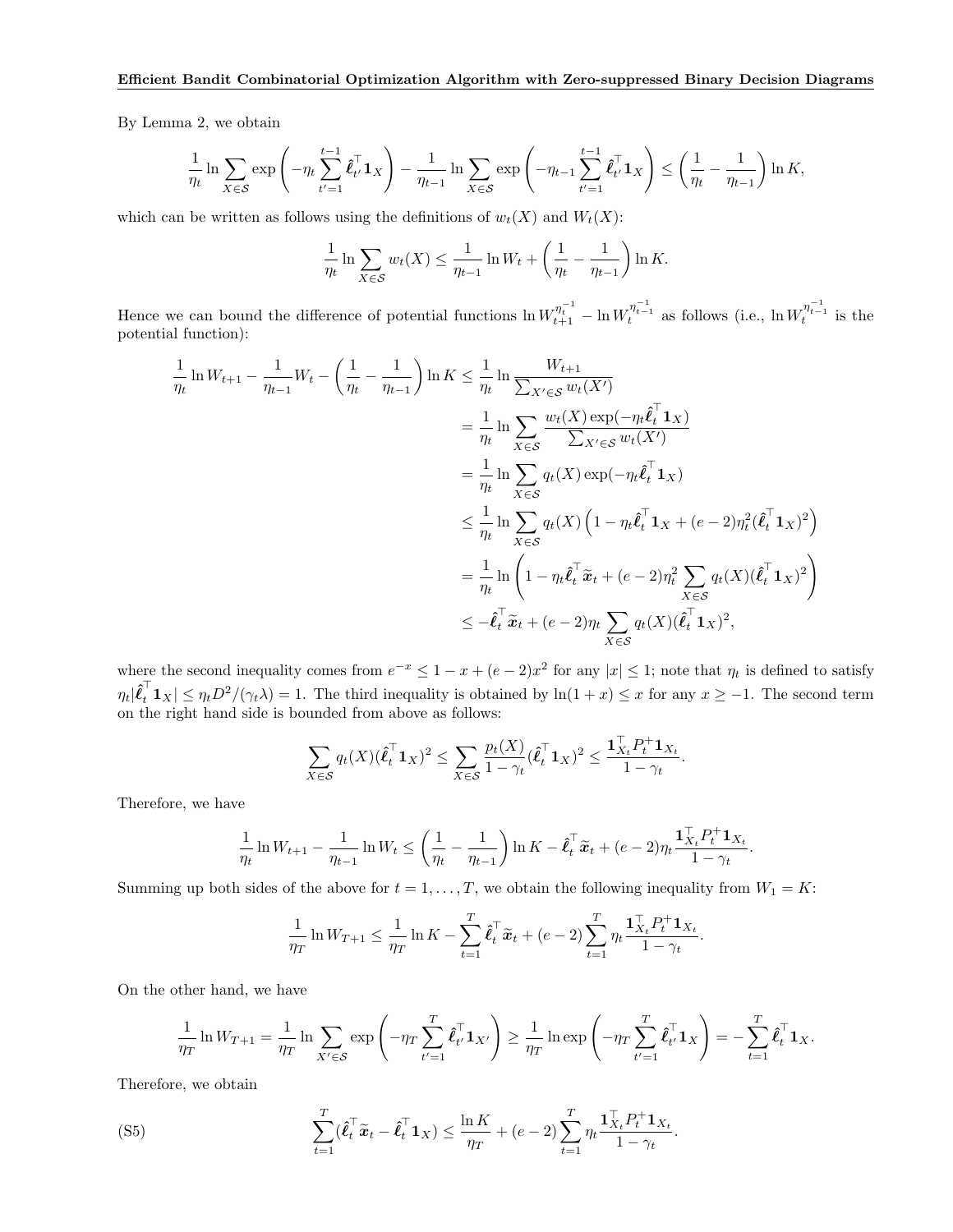The second term on the right hand side can be bounded from above by using the Azuma–Hoeffding inequality (Theorem 1) for the martingale difference sequence  $\frac{\eta_t}{1-\gamma_t}(\mathbf{1}_{X_t}^{\top} P_t^+ \mathbf{1}_{X_t} - \mathbb{E}_t[\mathbf{1}_{X_t}^{\top} P_t^+ \mathbf{1}_{X_t}])$  as follows. First, note that we have

$$
\mathbb{E}_t[\mathbf{1}_{X_t}^{\top} P_t^+ \mathbf{1}_{X_t}] \le d \quad \text{and} \quad 0 \le \frac{\eta_t \mathbf{1}_{X_t}^{\top} P_t^+ \mathbf{1}_{X_t}}{1 - \gamma_t} \le \frac{\eta_t D^2}{(1 - \gamma_t)\gamma_t \lambda}
$$

by Lemma 1. Thus, by the Azuma-Hoeffding inequality, the following holds with probability at least  $1 - \delta$ :

$$
\sum_{t=1}^T \frac{\eta_t \mathbf{1}_{X_t}^\top P_t^+ \mathbf{1}_{X_t}}{1 - \gamma_t} \le d \sum_{t=1}^T \frac{\eta_t}{1 - \gamma_t} + \frac{D^2}{\lambda} \sqrt{\frac{\ln(1/\delta)}{2} \sum_{t=1}^T \frac{\eta_t^2}{\gamma_t^2 (1 - \gamma_t)^2}}.
$$

Hence we have the following inequality with probability at least  $1 - \delta$ :

$$
\sum_{t=1}^T (\hat{\ell}_t^\top \tilde{\mathbf{x}}_t - \hat{\ell}_t^\top \mathbf{1}_X) \le \frac{\ln K}{\eta_T} + (e-2) \left( d \sum_{t=1}^T \frac{\eta_t}{1-\gamma_t} + \frac{D^2}{\lambda} \sqrt{\frac{\ln(1/\delta)}{2} \sum_{t=1}^T \frac{\eta_t^2}{\gamma_t^2 (1-\gamma_t)^2}} \right).
$$

 $\Box$ 

**Lemma 4** ([6]). *The following inequality holds with probability at least*  $1 - \delta$ :

$$
\sum_{t=1}^T (\boldsymbol{\ell}_t^\top \mathbf{1}_{X_t} - \boldsymbol{\hat{\ell}}_t^\top \widetilde{\mathbf{x}}_t) \leq 2 \sum_{t=1}^T \gamma_t + \frac{1}{3} \bigg(2 + \frac{D}{\sqrt{\lambda \gamma_T (1 - \gamma_T)}} \bigg) \ln \frac{1}{\delta} + \sqrt{2 \bigg(T + \frac{3D^2}{\lambda} \sum_{t=1}^T \frac{\gamma_t}{(1 - \gamma_t)^2} \bigg) \ln \frac{1}{\delta}}.
$$

*Proof.* Let  $\mathbf{z} := \sum_{X \in \mathcal{S}} \mu \mathbf{1}_X$  and  $\bar{\mathbf{x}}_t := \mathbb{E}_t[\mathbf{1}_{X_t}] = (1 - \gamma_t)\tilde{\mathbf{x}}_t + \gamma_t \mathbf{z}$ . We obtain the proof by using Bennett's inequality (Theorem 2) for the martingale difference sequence

$$
Y_t := \boldsymbol{\ell}_t^\top \mathbf{1}_{X_t} - \hat{\boldsymbol{\ell}}_t^\top \widetilde{\boldsymbol{x}}_t - \mathbb{E}_t[\boldsymbol{\ell}_t^\top \mathbf{1}_{X_t} - \hat{\boldsymbol{\ell}}_t^\top \widetilde{\boldsymbol{x}}_t]
$$
  
=  $\boldsymbol{\ell}_t^\top \mathbf{1}_{X_t} - \hat{\boldsymbol{\ell}}_t^\top \widetilde{\boldsymbol{x}}_t - \boldsymbol{\ell}_t^\top \bar{\boldsymbol{x}}_t + \boldsymbol{\ell}_t^\top \widetilde{\boldsymbol{x}}_t$   
=  $\boldsymbol{\ell}_t^\top \mathbf{1}_{X_t} - \hat{\boldsymbol{\ell}}_t^\top \widetilde{\boldsymbol{x}}_t + \gamma_t \boldsymbol{\ell}_t^\top (\widetilde{\boldsymbol{x}}_t - \boldsymbol{z}).$ 

We first bound the values of  $|Y_t|$  and  $\text{Var}_t[Y_t]$ . By  $Q_t \leq \frac{1}{1-\gamma_t}P_t$  and Jensen's inequality  $\widetilde{\boldsymbol{x}}_t \widetilde{\boldsymbol{x}}_t^{\top} \preceq Q_t$ , we have

$$
(\hat{\boldsymbol{\ell}}_t^{\top} \tilde{\boldsymbol{x}}_t)^2 \leq c_t^2 \mathbf{1}_{X_t}^{\top} P_t^+ Q_t P_t^+ \mathbf{1}_{X_t} \leq \frac{\mathbf{1}_{X_t}^{\top} P_t^+ \mathbf{1}_{X_t}}{1 - \gamma_t} \leq \frac{D^2}{\lambda \gamma_t (1 - \gamma_t)},
$$

and hence

$$
|Y_t| \le 1 + \frac{D}{\sqrt{\lambda \gamma_t (1 - \gamma_t)}} + 2\gamma_t \le 2 + \frac{D}{\sqrt{\lambda \gamma_T (1 - \gamma_T)}}.
$$

The variance of  $Y_t$  is bounded as follows:

$$
\begin{split}\n\text{Var}_{t}[Y_{t}] &\leq \mathbb{E}_{t}[(\boldsymbol{\ell}_{t}^{\top} \mathbf{1}_{X_{t}} - \hat{\boldsymbol{\ell}}_{t}^{\top} \tilde{\boldsymbol{x}}_{t})^{2}] = \mathbb{E}_{t}[c_{t}^{2}(1 - \mathbf{1}_{X_{t}}^{\top} P_{t}^{+} \tilde{\boldsymbol{x}}_{t})^{2}] \leq \mathbb{E}_{t}[(1 - \mathbf{1}_{X_{t}}^{\top} P_{t}^{+} \tilde{\boldsymbol{x}}_{t})^{2}] \\
&= \mathbb{E}_{t}[1 - 2\mathbf{1}_{X_{t}}^{\top} P_{t}^{+} \tilde{\boldsymbol{x}}_{t} + \tilde{\boldsymbol{x}}_{t}^{\top} P_{t}^{+} \mathbf{1}_{X_{t}} \mathbf{1}_{X_{t}}^{\top} P_{t}^{+} \tilde{\boldsymbol{x}}_{t}] \\
&= 1 - 2\bar{\boldsymbol{x}}_{t}^{\top} P_{t}^{+} \tilde{\boldsymbol{x}}_{t} + \tilde{\boldsymbol{x}}_{t}^{\top} P_{t}^{+} \tilde{\boldsymbol{x}}_{t} \\
&= 1 - \frac{2}{1 - \gamma_{t}} \bar{\boldsymbol{x}}_{t}^{\top} P_{t}^{+} (\bar{\boldsymbol{x}}_{t} - \gamma_{t} \boldsymbol{z}) + \frac{1}{(1 - \gamma_{t})^{2}} (\bar{\boldsymbol{x}}_{t} - \gamma_{t} \boldsymbol{z})^{\top} P_{t}^{+} (\bar{\boldsymbol{x}}_{t} - \gamma_{t} \boldsymbol{z}) \\
&= 1 - \frac{1 - 2\gamma_{t}}{(1 - \gamma_{t})^{2}} \bar{\boldsymbol{x}}_{t}^{\top} P_{t}^{+} \bar{\boldsymbol{x}}_{t} + \frac{\gamma_{t}^{2}}{(1 - \gamma_{t})^{2}} (\boldsymbol{z} - 2\bar{\boldsymbol{x}}_{t})^{\top} P_{t}^{+} \boldsymbol{z} \\
&\leq 1 + \frac{\gamma_{t}^{2}}{(1 - \gamma_{t})^{2}} (\boldsymbol{z} - 2\bar{\boldsymbol{x}}_{t})^{\top} P_{t}^{+} \boldsymbol{z} \\
&\leq 1 + \frac{3\gamma_{t} D^{2}}{(1 - \gamma_{t})^{2} \lambda},\n\end{split}
$$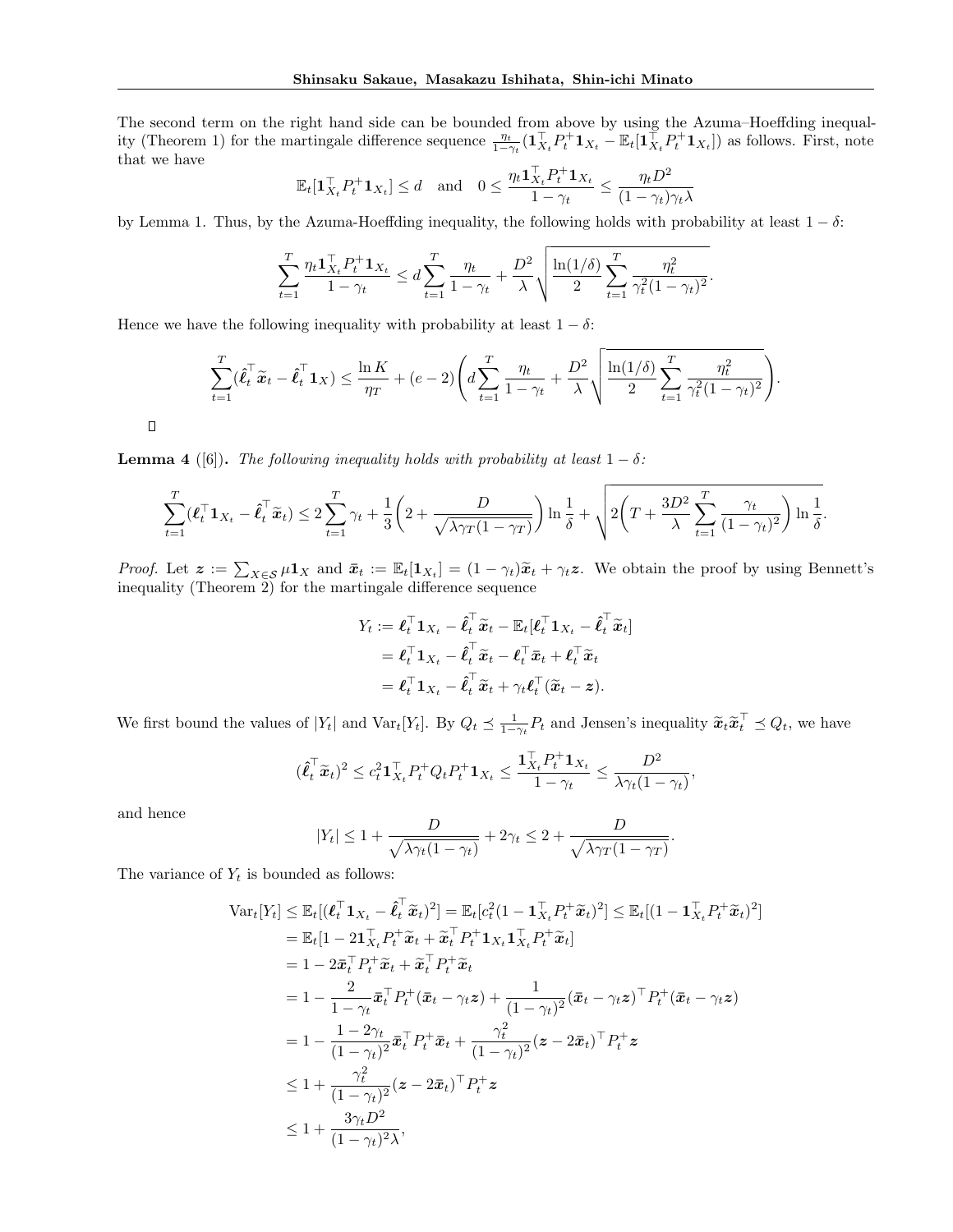where the third inequality comes from  $1 - 2\gamma_t \geq 0$ , and the last inequality is obtained by Lemma 1 with  $||z|| \leq D$ and  $\|\bar{x}_t\| \leq D$ . Therefore, from Bennett's inequality, the following inequality holds with probability at least  $1 - \delta$ :

$$
\sum_{t=1}^T (\boldsymbol{\ell}_t^\top \boldsymbol{1}_{X_t} - \hat{\boldsymbol{\ell}}_t^\top \tilde{\boldsymbol{x}}_t + \gamma_t \boldsymbol{\ell}_t^\top (\tilde{\boldsymbol{x}}_t - \boldsymbol{z})) \leq \frac{1}{3} \bigg(2 + \frac{D}{\sqrt{\lambda \gamma_T (1 - \gamma_T)}} \bigg) \ln \frac{1}{\delta} + \sqrt{2 \bigg(T + \frac{3D^2}{\lambda} \sum_{t=1}^T \frac{\gamma_t}{(1 - \gamma_t)^2} \bigg) \ln \frac{1}{\delta}}.
$$

 $\Box$ The proof is completed by  $|\ell_t^{\perp}(\tilde{x}_t - z)| \leq 2$ .

**Lemma 5** ([6]). The following inequality holds for all  $X \in \mathcal{S}$  simultaneously with probability  $1 - \delta$ :

$$
\sum_{t=1}^T (\hat{\boldsymbol{\ell}}_t^\top \mathbf{1}_X - \boldsymbol{\ell}_t^\top \mathbf{1}_X) \le \frac{1}{3} \bigg( 1 + \frac{D^2}{\gamma_T \lambda} \bigg) \ln \frac{K}{\delta} + \sqrt{\frac{2D^2}{\lambda} \ln \frac{K}{\delta} \sum_{t=1}^T \frac{1}{\gamma_t}}.
$$

*Proof.* We fix  $X \in \mathcal{S}$  arbitrarily. The proof is obtained by using Bennett's inequality for the martingale difference sequence  $\hat{\ell}_t^{\perp} \mathbf{1}_X - \ell_t^{\top} \mathbf{1}_X$ ; note that  $\mathbb{E}_t[\hat{\ell}_t^{\perp} \mathbf{1}_X - \ell_t^{\top} \mathbf{1}_X] = 0$  holds by Lemma 1. First, the absolute value and variance of  $\hat{\ell}_t^{\dagger} \mathbf{1}_X - \ell_t^{\dagger} \mathbf{1}_X$  are bounded as follows:

$$
|\hat{\ell}_t^{\top} \mathbf{1}_X - \ell_t^{\top} \mathbf{1}_X| \le 1 + \frac{D^2}{\gamma_t \lambda},
$$
  

$$
\text{Var}_t[\hat{\ell}_t^{\top} \mathbf{1}_X - \ell_t^{\top} \mathbf{1}_X] \le \mathbb{E}_t[(\hat{\ell}_t^{\top} \mathbf{1}_X)^2] \le \mathbb{E}_t[\mathbf{1}_X^{\top} P_t^+ \mathbf{1}_{X_t} \mathbf{1}_{X_t}^{\top} P_t^+ \mathbf{1}_X] \le \mathbf{1}_X P_t^+ \mathbf{1}_X \le \frac{D^2}{\gamma_t \lambda}.
$$

Hence, by Bennett's inequality, we have

$$
\sum_{t=1}^T ( \hat{\boldsymbol{\ell}}_t^\top \mathbf{1}_X - \boldsymbol{\ell}_t^\top \mathbf{1}_X ) \leq \frac{1}{3} \bigg( 1 + \frac{D^2}{\gamma_T \lambda} \bigg) \ln \frac{K}{\delta} + \sqrt{\frac{2D^2}{\lambda} \ln \frac{K}{\delta} \sum_{t=1}^T \frac{1}{\gamma_t}} \\
$$

with probability at least  $1 - \delta/K$ . Taking the union bound over all actions  $X \in \mathcal{S}$ , we obtain the claim.  $\Box$ Using the above three lemmas, we prove Theorem 1 as follows.

*Proof of Theorem* 1. Note that we have  $\gamma_t = \frac{t^{-1/3}}{2}$  and  $\eta_t = \frac{\lambda}{D^2} \gamma_t = \frac{\lambda t^{-1/3}}{2D^2}$ . By using Lemma 3, we have the following with probability at least  $1 - \delta/(K + 2)$ :

$$
\sum_{t=1}^{T} (\hat{\ell}_{t}^{\top} \tilde{x}_{t} - \hat{\ell}_{t}^{\top} \mathbf{1}_{X}) \leq \frac{\ln K}{\eta_{T}} + (e - 2) \left( d \sum_{t=1}^{T} \frac{\eta_{t}}{1 - \gamma_{t}} + \frac{D^{2}}{\lambda} \sqrt{\frac{1}{2} \ln \frac{K + 2}{\delta} \sum_{t=1}^{T} \frac{\eta_{t}^{2}}{\gamma_{t}^{2} (1 - \gamma_{t})^{2}}} \right) \leq \frac{2D^{2} \ln K}{\lambda} T^{1/3} + (e - 2) \left( \frac{3d\lambda}{4D^{2}} (T^{2/3} + 2T^{1/3}) + \sqrt{2T \ln \frac{K + 2}{\delta}} \right).
$$

We also obtain the following inequality with probability at least  $1 - \delta/(K + 2)$  by using Lemma 4:

$$
\sum_{t=1}^{T} (\ell_t^{\top} \mathbf{1}_{X_t} - \hat{\ell}_t^{\top} \tilde{\mathbf{x}}_t)
$$
\n
$$
\leq 2 \sum_{t=1}^{T} \gamma_t + \frac{1}{3} \left( 2 + \frac{D}{\sqrt{\lambda \gamma_T (1 - \gamma_T)}} \right) \ln \frac{K + 2}{\delta} + \sqrt{2 \left( T + \frac{3D^2}{\lambda} \sum_{t=1}^{T} \frac{\gamma_t}{(1 - \gamma_t)^2} \right) \ln \frac{K + 2}{\delta}}
$$
\n
$$
\leq \frac{3}{2} T^{2/3} + \frac{1}{3} \left( 2 + \frac{\sqrt{2}D}{\sqrt{\lambda}} (T^{1/6} + T^{-1/6}) \right) \ln \frac{K + 2}{\delta} + \sqrt{2 \left( T + \frac{9D^2}{\lambda} T^{2/3} \right) \ln \frac{K + 2}{\delta}}.
$$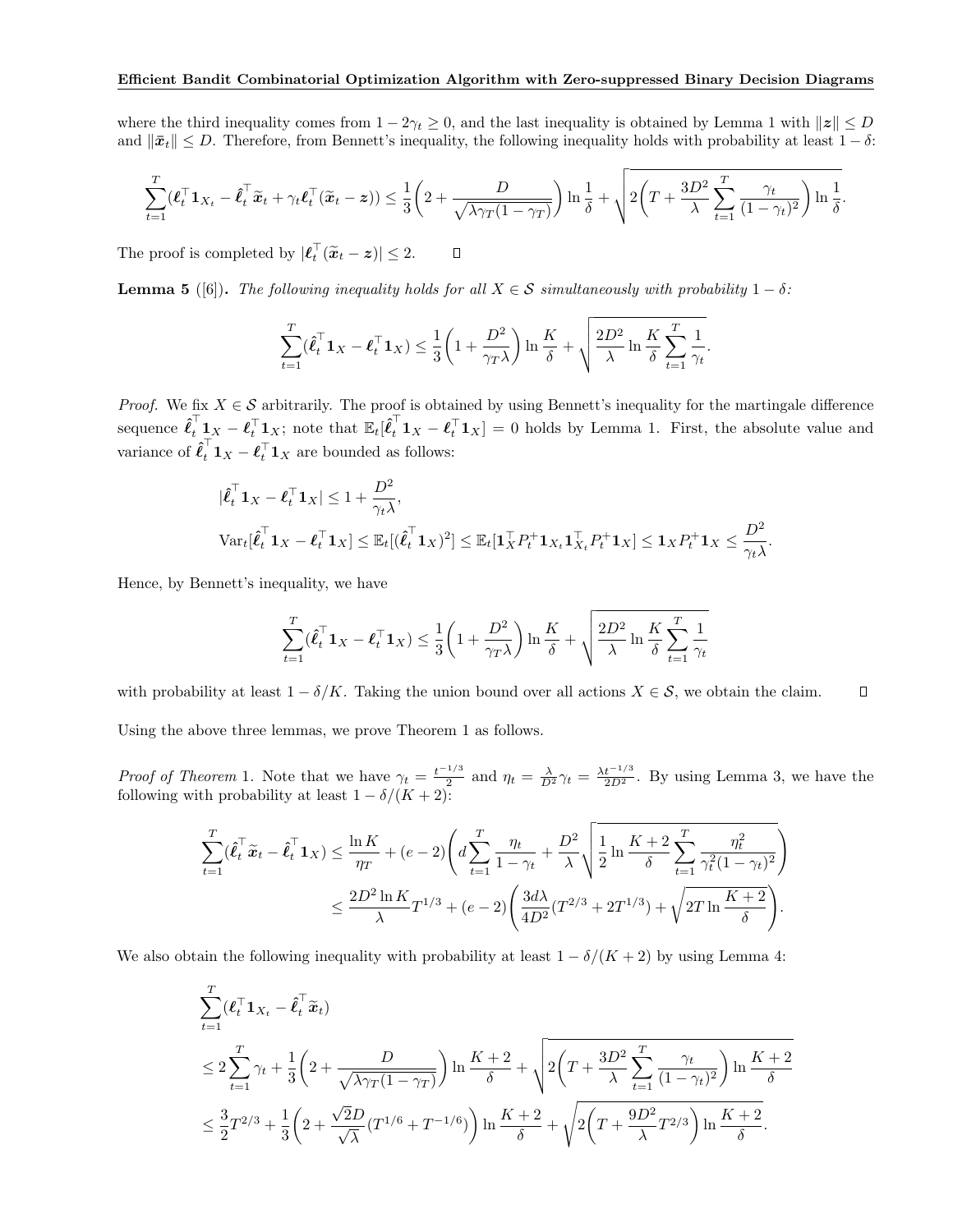Furthermore, we have the following inequality with probability at least  $1 - K\delta/(K+2)$  by using Lemma 5:

$$
\begin{aligned} \sum_{t=1}^T (\hat{\pmb{\ell}}_t^\top \mathbf{1}_X - \pmb{\ell}_t^\top \mathbf{1}_X) &\leq \frac{1}{3} \bigg( 1 + \frac{D^2}{\gamma_T \lambda} \bigg) \ln \frac{K+2}{\delta} + \sqrt{\frac{2D^2}{\lambda} \ln \frac{K+2}{\delta}} \sum_{t=1}^T \frac{1}{\gamma_t} \\ &\leq \frac{1}{3} \bigg( 1 + \frac{2D^2}{\lambda} T^{1/3} \bigg) \ln \frac{K+2}{\delta} + \frac{\sqrt{3}D}{\sqrt{\lambda}} T^{2/3} \sqrt{\bigg( 1 + \frac{4}{3T} \bigg) \ln \frac{K+2}{\delta}}. \end{aligned}
$$

Summing up both sides of the three inequalities and taking the union bound, we obtain the theorem.  $\Box$ 

#### S2.4 Proof for the Expected Regret Bound

We now show the proof of Theorem 2; the detailed statement is as follows.

**Theorem 2.** Given any  $X \in S$ , the sequence of actions  $\{X_t\}_{t \in [T]}$  obtained by COMBD( $\alpha = 2, S$ ) satisfies the *following inequality for all*  $T \in [n]$ *:* 

$$
\mathbb{E}\Bigg[\sum_{t=1}^T (\boldsymbol{\ell}_t^\top \mathbf{1}_{X_t} - \boldsymbol{\ell}_t^\top \mathbf{1}_X)\Bigg] \le \bigg(\frac{2D^2\ln K}{\lambda} + \frac{(e-2)d\lambda}{D^2} + 2\bigg)\sqrt{T} + o(\sqrt{T}).
$$

Let  $\tilde{\mathbf{x}}_t := \sum_{X \in \mathcal{S}} q_t(X) \mathbf{1}_X$ . The proof is obtained by bounding each term on the right hand side of the following equation for any  $X \in \mathcal{S}$ :

(S6) 
$$
\mathbb{E}\left[\sum_{t=1}^T (\boldsymbol{\ell}_t^\top \mathbf{1}_{X_t} - \boldsymbol{\ell}_t^\top \mathbf{1}_X)\right] = \mathbb{E}\left[\sum_{t=1}^T \mathbb{E}_t[\boldsymbol{\ell}_t^\top \mathbf{1}_{X_t} - \boldsymbol{\ell}_t^\top \mathbf{1}_X]\right] \n= \mathbb{E}\left[\sum_{t=1}^T \mathbb{E}_t[\boldsymbol{\ell}_t^\top \mathbf{1}_{X_t} - \hat{\boldsymbol{\ell}}_t^\top \tilde{\boldsymbol{x}}_t]\right] + \mathbb{E}\left[\sum_{t=1}^T \mathbb{E}_t[\hat{\boldsymbol{\ell}}_t^\top \tilde{\boldsymbol{x}}_t - \hat{\boldsymbol{\ell}}_t^\top \mathbf{1}_X]\right],
$$

where the second equality comes from Lemma 1. To bound these terms, we prove the following two lemmas. Lemma 6. *The following inequality holds:*

$$
\mathbb{E}\left[\sum_{t=1}^T \mathbb{E}_t[\hat{\boldsymbol{\ell}}_t^\top \widetilde{\boldsymbol{x}}_t - \hat{\boldsymbol{\ell}}_t^\top \mathbf{1}_X]\right] \le \frac{\ln K}{\eta_T} + (e-2)d \sum_{t=1}^T \frac{\eta_t}{1-\gamma_t}.
$$

*Proof.* As in the proof of Lemma 3, we have Eq. (S5):

$$
\sum_{t=1}^T (\hat{\boldsymbol{\ell}}_t^\top \tilde{\boldsymbol{x}}_t - \hat{\boldsymbol{\ell}}_t^\top \mathbf{1}_X) \le \frac{\ln K}{\eta_T} + (e-2) \sum_{t=1}^T \eta_t \frac{\mathbf{1}_{X_t}^\top P_t^+ \mathbf{1}_{X_t}}{1 - \gamma_t}.
$$

Taking the expectation of both sides, we obtain

$$
\mathbb{E}\left[\sum_{t=1}^T \mathbb{E}_t[\hat{\ell}_t^\top \tilde{\mathbf{x}}_t - \hat{\ell}_t^\top \mathbf{1}_X]\right] \le \frac{\ln K}{\eta_T} + (e-2)\mathbb{E}\left[\sum_{t=1}^T \frac{\eta_t}{1-\gamma_t} \mathbb{E}_t[\mathbf{1}_{X_t}^\top P_t^+ \mathbf{1}_{X_t}]\right]
$$

$$
\le \frac{\ln K}{\eta_T} + (e-2)d\sum_{t=1}^T \frac{\eta_t}{1-\gamma_t},
$$

 $\Box$ 

where the second inequality is obtained by Lemma 1.

Lemma 7. *The following inequality holds:*

$$
\mathbb{E}\Bigg[\sum_{t=1}^T \mathbb{E}_t[\boldsymbol{\ell}_t^\top \boldsymbol{1}_{X_t} - \hat{\boldsymbol{\ell}}_t^\top \widetilde{\boldsymbol{x}}_t]\Bigg] \leq 2 \sum_{t=1}^T \gamma_t.
$$